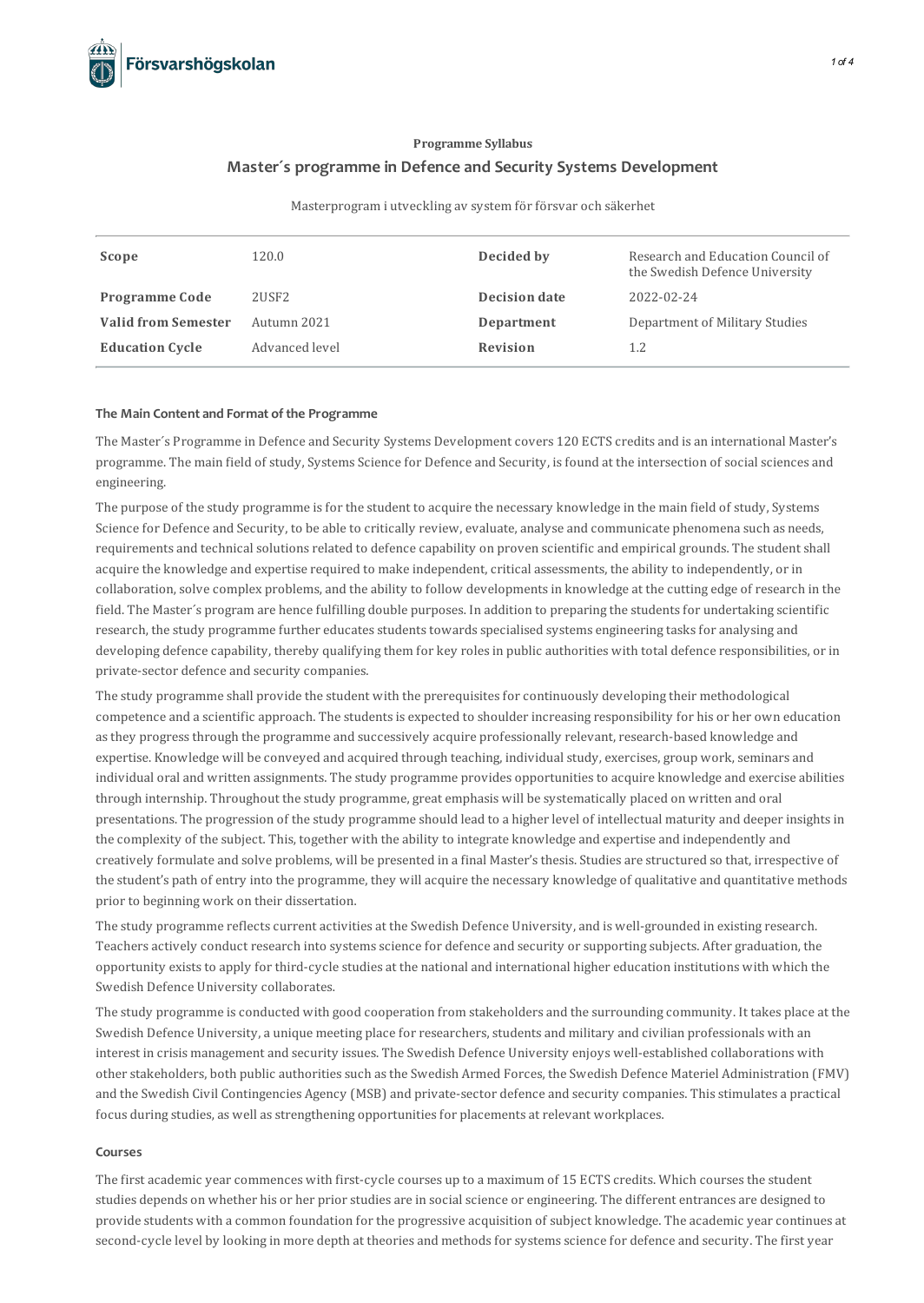

concludes with compulsory courses on the application of theories and methods to systems. The second year covers a flexible range of courses designed to broaden or deepen knowledge of working with systems, and the final degree project. The degree project and those courses that provide a strategic and international-law perspective are compulsory, while the remaining courses are elective. The student can also choose a internship with a public authority, private-sector company or another relevant stakeholder in the field. An internship can then be arranged after the completion of the degree project.

Both compulsory and elective courses are normally held once a year. The range of elective courses may vary from year to year, and can also be limited based on the students' priorities Certain elective courses have specific entry requirements. After the initial introductory courses, allcompulsory courses are at second-cycle level. First-cycle courses equivalent to a maximum of 15 ECTS credits may be included in the Master's degree.

The range of elective coursesis determined one term in advance, whereupon students will be informed of the available courses and the deadline for choosing courses and the date of the selection process.

Compulsory courses(scope/subject other than defence systems)

# Term 1:

For students with a Bachelor's degree with a minimum of 180 hp/ECTS credits, including a minimum of 90hp/ECTS credits in the field of defence, crisis management and security:

Introduction to Engineering for Social Scientists(15 ECTS credits)

For students with a prior degree in Engineering:

Leadership in the Officer's Profession for Engineers(7.5 ECTS credits)

Warfare and Flexibility (7.5 ECTS credits)

In common:

Theory for System Science for Security and Defence (15 ECTS credits)

# Term 2:

Methodsin Systems Science for Defence and Security (15 ECTS credits)

Usability and Design of Interactive Systems(4.5 ECTS credits)

Concept Development and Systems Engineering (10.5 ECTS credits)

Terms 3 and 4:

Introduction to International Law, War and Technology (3 ECTS credits)

Strategic Management of Capability Development and Defence Acquisition (7.5 ECTS credits)

Master's Thesisin Systems Science for Defence and Security (30 ECTS credits)

Elective courses

(example courses – subject to change)

At least one of courses selected must be studied at the Swedish Defence University.

Terms 3 and 4:

Cyber Operations in Antagonistic Environments (7.5 ECTS credits)

Design of Command and Control Systems(7.5 ECTS credits)

System Perspectives for Comprehensive National Defence (4,5 ECTS credits)

Threat and Risk Management (7.5 ECTS credits)

Logistics Supporting Defence Systems(7.5 ECTS credits)

Tactical and Ethical Aspects of Autonomous Systems(7.5 ECTS credits)

Internship (15 ECTS credits)

Internship (12 ECTS credits)

Weapons Effect and Protection Against Weapons Effect (7.5 ECTS credits)

As elective courses, it is also possible to transfer credits from other second-cycle courses relevant to the Degree of Master of Science in Systems Science for Defence and Security, such as complimentary courses in other subjects taught at the Swedish Defence University or courses offered in collaboration with other Swedish or international higher education institutions.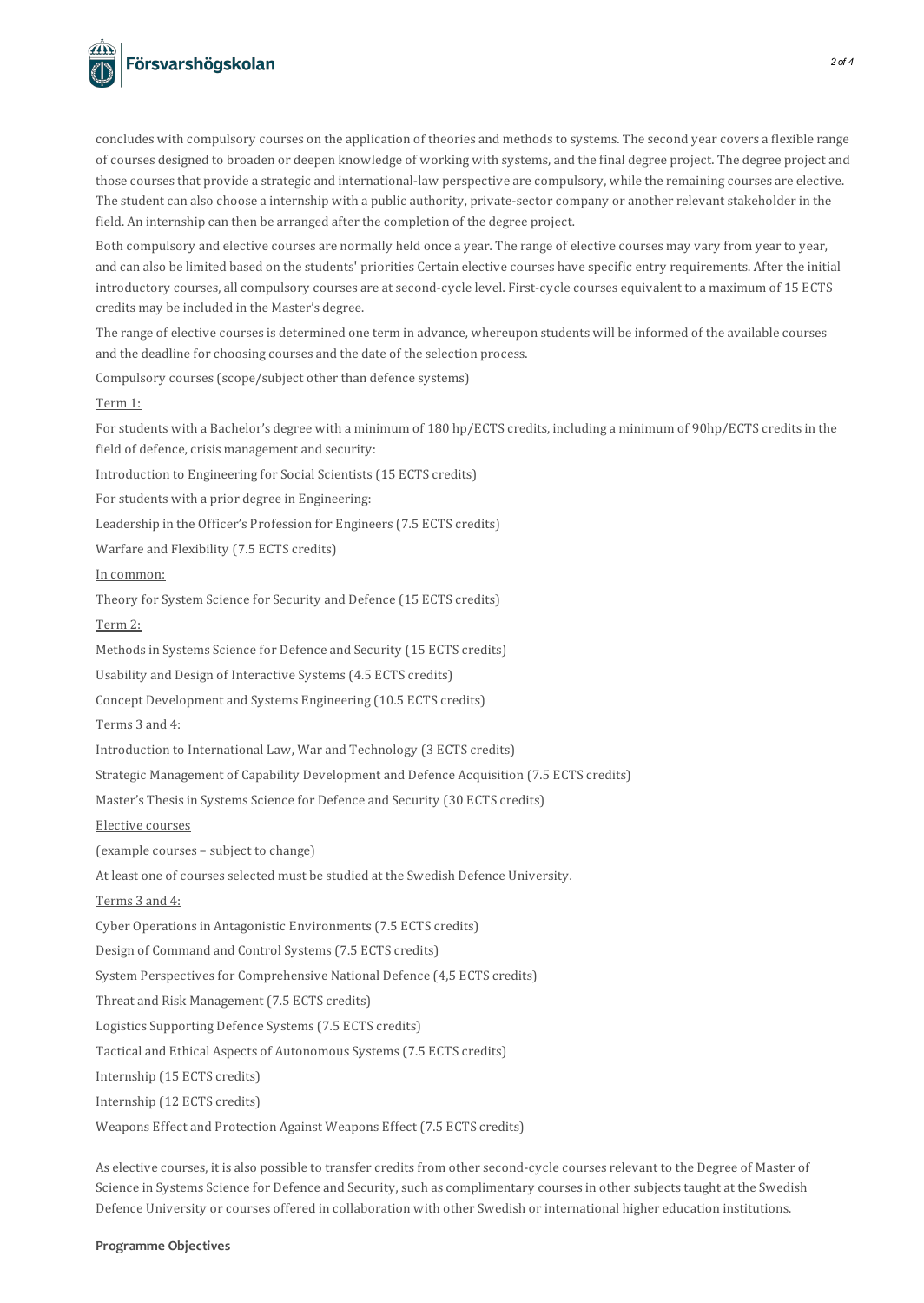

#### Scope

A Degree of Master of Science is awarded once the student hascompleted course requirementsfor 120 ECTS credits, at least 60 ECTS credits of which are within the main field of study, Systems Science for Defence and Security, including an independent degree project of 30 ECTS credits. Thisrequirement is ensured by completing the compulsory courses.

# Outcome

According to the Ordinance for the Swedish Defence University (2007:1164):

# Knowledge and understanding

For the Degree of Master of Science, the student shall have:

- demonstrated knowledge and understanding in the main field of study, including both an overview of the field and specialised knowledge in certain areas of the field as well as insight into current research and development work; and
- demonstrated specialised methodological knowledge in the main field of study.

# Competence and skills

For the Degree of Master of Science, the student shall have:

- demonstrated the ability to integrate knowledge and analyse, assess and deal with complex phenomena, issues and situations even with limited information;
- demonstrated the ability to identify and formulate issues autonomously as well asto plan and, using appropriate methods, undertake advanced tasks within predetermined time frames;
- demonstrated the ability in speech and writing to reportclearly and discuss his or herconclusions and the knowledge and arguments on which they are based in dialogue with different audiences; and
- demonstrated the skillsrequired for participation in research and development work or employment in some other qualified capacity.

# Judgement and approach

For the Degree of Master of Science, the student shall have:

- demonstrated the ability to make assessmentsin the main field of study informed by relevant disciplinary,social and ethical issues and also to demonstrate awareness of ethical aspects of research and development work;
- demonstrated insight into the possibilities and limitations of research, itsrole in society and the responsibility of the individual for how it is used; and
- demonstrated the ability to identify the personal need for further knowledge and take responsibility for his or her ongoing learning.

# Independent project

The study programme includes an independent degree project on systems science for defence and security. This independent project may cover lessthan 30 ECTS credits, but not lessthan 15 ECTS credits, if the student has already completed a dissertation at second-cycle level covering a minimum of 15 ECTS credits in the field of defence systems or equivalent from an overseas study programme.

# Local outcomes

For the Degree of Master of Science in Systems Science for Defence and Security, the student shall also have:

demonstrated the ability to apply a critical approach to identifying and discussing the various perspectives of stakeholders on the development of defence and security capabilities.

# **Entry Requirements**

A Bachelor's degree with a minimum of 180 hp/ECTS credits, including a minimum of 90hp/ECTS creditsin the field of defence, crisis management and security; alternatively, a Bachelor's degree in Engineering or equivalent.

There are additional requirements for proficiency in Mathematics equivalent to Ma 3b or 3c, Physics equivalent to Fy 2 and English equivalent to English B/English 6.

Certain elective courses have specific entry requirementsin order for the student to benefit from the education.